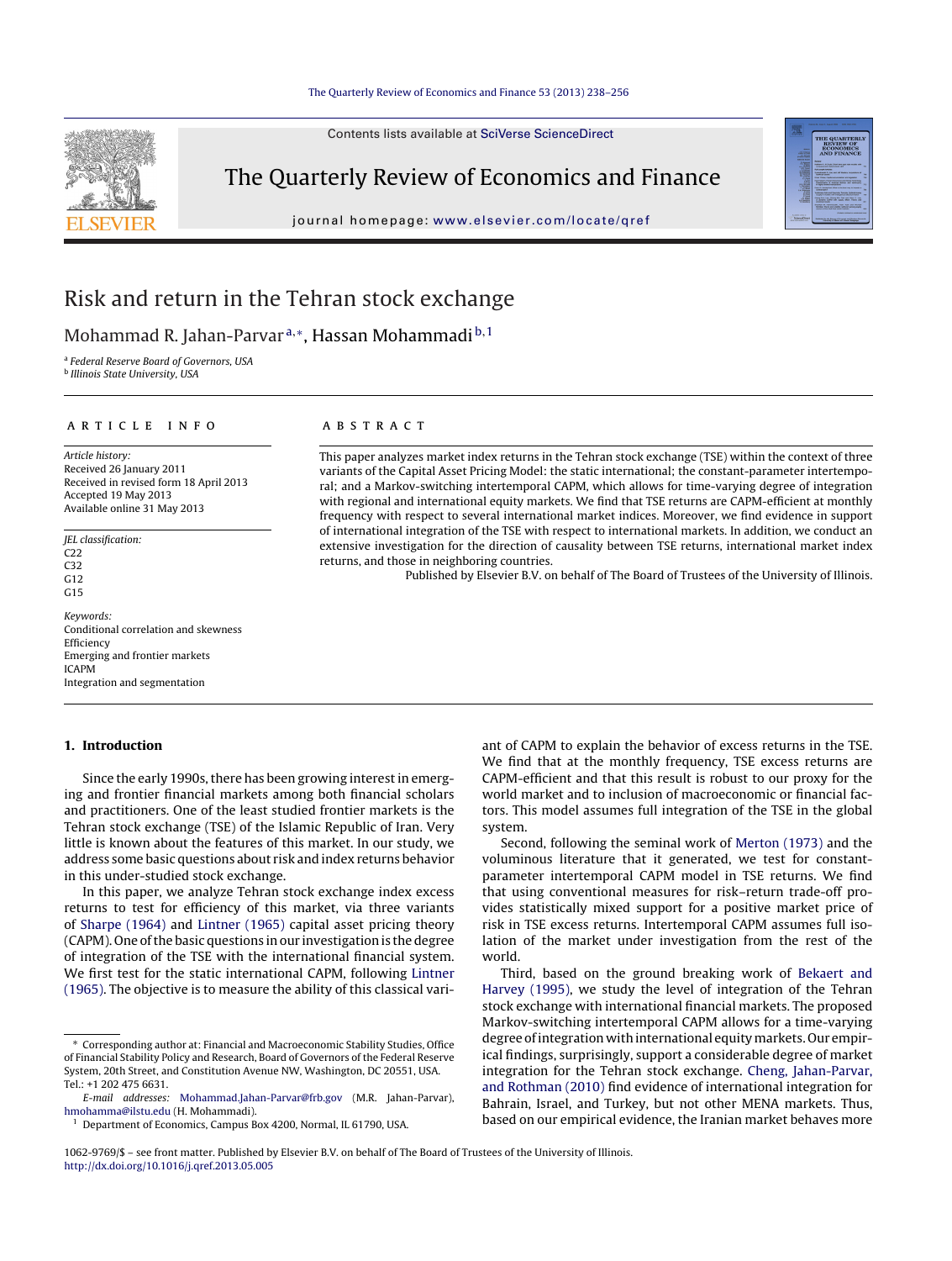like the three arguably more open markets than other neighbors in the MENA region.

Finally, we investigate the direction of information flow from international and neighboring country indices to the TSE. We consider [Granger](#page--1-0) [\(1969\)](#page--1-0) causality in conditional returns, as well as "variance causality" following [Hafner](#page--1-0) [and](#page--1-0) [Herwartz](#page--1-0) [\(2006\)](#page--1-0) methodology. We finally study contemporaneous flow of information through a study of conditional correlations between TSE returns and international and MENA market returns.

A study of the TSE would naturally contribute to the literature on emerging and frontier markets finance in general, and Middle East and North Africa (MENA) financial markets in particular. While emerging and frontier markets have attracted considerable attention in the finance literature since the early 1990s, the MENA region is relatively understudied. The most comprehensive recent study is [Cheng](#page--1-0) et [al.](#page--1-0) [\(2010\).](#page--1-0) We follow Cheng et al.'s methodology closely.

Ifinvestmentin a frontier market such as Tehran stock exchange is an objective for investors seeking to diversify their portfolios, then some knowledge of the basic properties studied in this paper is necessary. It is important to bear in mind that this market is open to both small and large foreign investors. Portfolio investment in Iranian companies is illegal in the US, as it violates Iran-Libya Sanctions Act (ILSA) of 1996, among other laws and acts of the Congress. But international investors can, and in fact do, invest in the TSE. According to a report by the Financial Times, between 2 and 5% of market capitalization of the TSE was held by foreign investors in 2009. We are aware of at least one investment boutique, Turquoise Partners in London, that up to 2009 offered the opportunity to invest in TSE through two funds.

We believe that finance research community would find some of our findings, such as the level of efficiency at monthly frequency for a market populated by investors who are far less sophisticated than their developed market counterparts and prone to insider information trading, to be pleasantly surprising. Hence, we believe that a rigorous empirical study of this virtually unknown market is interesting and informative. In addition, our findings shed light on the puzzling positive performance of the TSE in 2011–2012, where in the face of increasing international pressure on the Iranian economy, TSE sustained significant positive growth.

Among the very few studies that look at the Iranian equity market, [Foster](#page--1-0) [and](#page--1-0) [Kharazi](#page--1-0) [\(2008\)](#page--1-0) examine the issues of efficiency and profitability of momentum strategies in TSE returns for the 1997–2002 period. They find evidence in support of efficiency at the weekly frequency, but not at the daily frequency. Our findings are inline with their conclusion regarding efficiency at low sampling frequencies.

[Errunza](#page--1-0) [\(2001\)](#page--1-0) focuses on the liberalization and integration of financial markets in Egypt, Israel, Jordan, Morocco, and Turkey. [Ghysels](#page--1-0) [and](#page--1-0) [Cherkaoui](#page--1-0) [\(2003\)](#page--1-0) study trading costs in Morocco. [Lagoarde-Segot](#page--1-0) [and](#page--1-0) [Lucey](#page--1-0) [\(2008\)](#page--1-0) study information efficiency in seven MENA markets and find heterogeneous levels of efficiency. [Billmeier](#page--1-0) [and](#page--1-0) [Massa](#page--1-0) [\(2009\)](#page--1-0) study the role of oil reserves, remittances, and institutions besides the traditional factors, and find that they appear to play a role in the determination of market capitalization in the MENA and Central Asian financial markets. [Alsubaie](#page--1-0) [and](#page--1-0) [Najand](#page--1-0) (2009) investigate the informational role of trading volume in predicting the direction of short-term returns for the Saudi Stock Exchange. [Billmeier](#page--1-0) [and](#page--1-0) [Massa](#page--1-0) [\(2008\)](#page--1-0) and [Jahan-Parvar](#page--1-0) [and](#page--1-0) [Waters](#page--1-0) [\(2010\)](#page--1-0) study formation of financial bubbles in the MENA region. None of these studies investigate the TSE.

The rest of the paper proceeds as follows. We discuss the data used in this study in Section 2. In [Section](#page--1-0) [3,](#page--1-0) we study the efficiency of TSE in an international CAPM and international factor model setting. Risk-return trade off and dynamics of market returns volatility

are the subject of [Section](#page--1-0) [4.](#page--1-0) We test whether TSE is integrated or segmented from the international financial system and report our findings in [Section](#page--1-0) [5.](#page--1-0) In [Sections](#page--1-0) [6](#page--1-0) [and](#page--1-0) [7,](#page--1-0) we study information flows and causality between TSE, broad market indices, and MENA country market indices, respectively. [Section](#page--1-0) [8](#page--1-0) concludes.

## **2. Data**

We use monthly returns data from the TSE and MSCI Inc. (formerly, Morgan Stanley Capital International) in this research. The binding constraint in our study is the availability of online historical data. We downloaded daily data from the Central Bank of Iran web site for December 27, 1998 to November 29, 2012 period. We use the TEPIX (TSE All-Share Price Index) market index. Since Iran follows the Persian calendar which differs substantially from the Gregorian calendar, we matched the trading day data from the TSE to MSCI ACWI index data. We construct the monthly data by matching the corresponding TSE data to the last trading day in the Gregorian calendar.

We use ten different international and regional index returns in our study. This is an exhaustive choice of index returns and our goal is to conduct an extensive investigation of CAPM efficiency, such that the majority of concerns about geographic, trade links, and relative market size are addressed. Formal definitions and construction methodologies for these indices are freely available from MSCI Inc. website.<sup>2</sup> MSCI indices are based on equity prices in US Dollar.

As a proxy for the world equity market, we use the MSCI All Country World Index (ACWI). This is a free float-adjusted market capitalization weighted index, designed to measure the equity market performance in 24 developed and 21 emerging markets. MSCI EM index measures equity market performance in 21 emerging markets spanning Africa, Asia, Europe, Middle East and North Africa, and Latin America. MSCI FM index is a free float-adjusted market capitalization weighted index, designed to measure the equity market performance in 25 frontier markets from Africa, Asia, Europe, Middle East and North Africa, and Latin America. MSCI EFM index measures the performance of 21 emerging markets in MSCI EM and the 25 frontier markets in MSCI FM index together. MSCI "Next 11 ex Iran" index is a GDP-weighted index based on equity market performance of 11 countries including Turkey, Mexico, Pakistan, and Korea. Some of these countries are Iran's trading partners and some are neighbors. MSCI EAFEEM index contains data from 22 developed markets from Europe, Australia, and Far East, plus 21 emerging markets in MSCI EM index. Canada and US are not part of this index's construction. MSCI GCC index represents the universe of companies in six (Persian) Gulf Co-operation Council countries of Bahrain, Kuwait, Oman, Qatar, Saudi Arabia, and the United Arab Emirates. MSCI FM ex GCC index excludes Bahrain, Kuwait, Oman, Qatar, and UAE from frontier market data. Notice that Saudi Arabia is not part of MSCI FM index. MSCI Arabian Markets index adds data from Jordan, Egypt, Lebanon, Morocco, and Tunisia to MSCI GCC index. MSCI Arabian Markets and Africa index adds data from Kenya, Nigeria, Mauritius, and South Africa to MSCI Arabian Markets index.

TSE data are Iranian Rial (IR) denominated, while the available international data are in US Dollars. We transform the IR-denominated returns to USD-denominated returns, using IR-USD exchange rate data from the Central Bank of Iran. Officially, the IR-USD exchange rate was fixed at 1750 IR per 1 USD until

<sup>2</sup> <http://www.msci.com/products/indices/tools/index.html>.